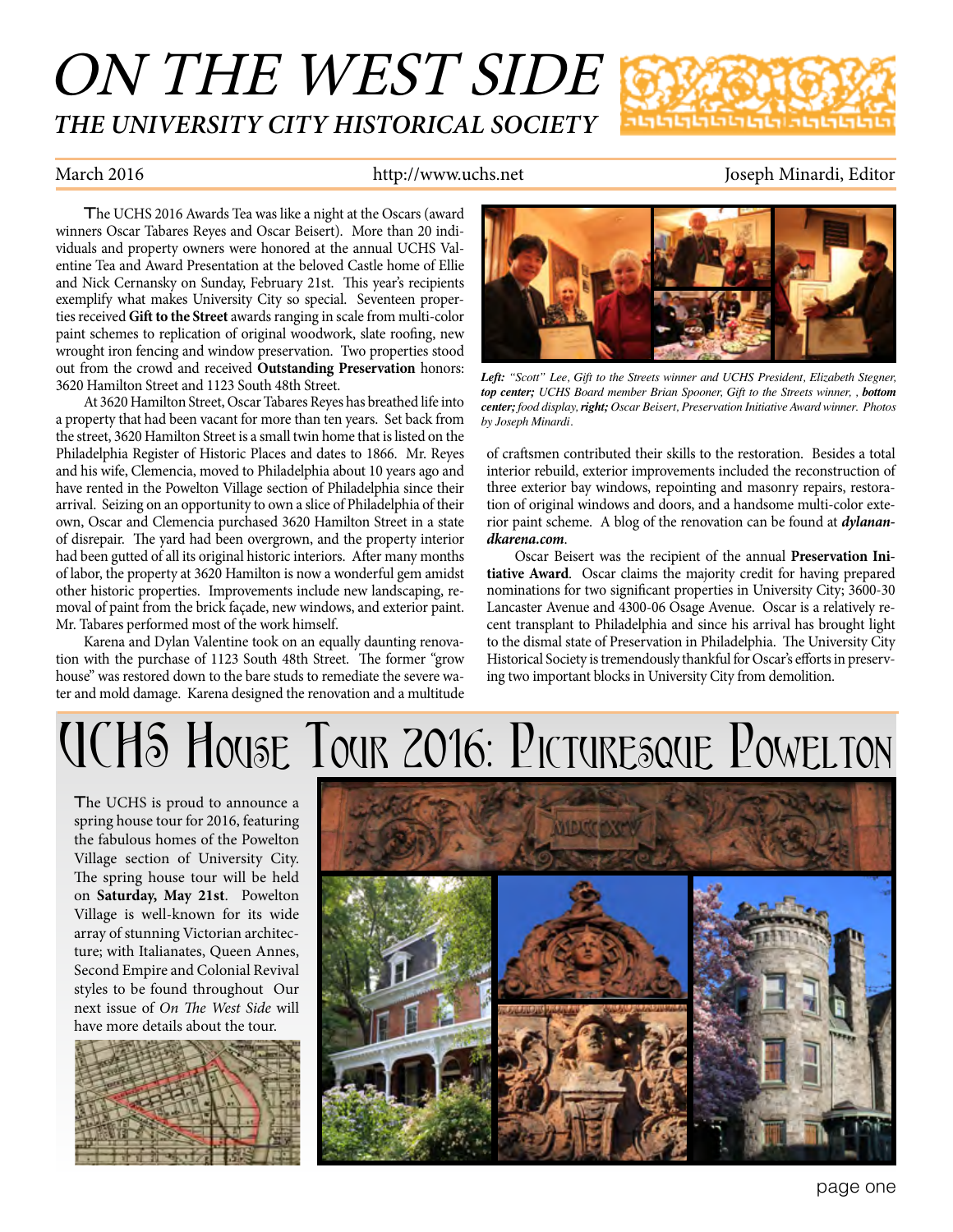#### **Complete List of 2016 UCHS Award Winners**

#### Q: W**hat kind of paint should I put on my radiator?**

A: The answer, like radiators themselves, has changed in the course of time. In the *Housewarming Manual* (1896), author John Miller advised "All radiators will be painted or bronzed in colors of the owner's choosing." Indeed, bronzing was highly popular by the turn of the century, and for two reasons. First, metallic paint seemed appropriate for such a conspicuous (and obviously iron) device. Second, popular wisdom assumed that a shiny, metalbased coating helped radiators transfer heat.

In the light of this information, then, choosing the "right" paint for a period radiator involves deciding what role the paint is supposed to perform. Here are some suggestions:

Bronzing reigned unchallenged as a radiator paint until the 1920s, when laboratory research took a serious look at heating efficiency. Tests at the University of Illinois and other engineering centers confirmed that radiators heat through two modes: **convection**, warming the air that circulates around the radiator, and **radiation**, the direct emission of heat energy as waves. Radiator paint, it turned out, had not effect on convection, but seriously influenced radiation. After testing many finishes on steam systems, some of the conclusions were:

\* Radiation was only affected by the last coat of paint put on a radiator.

\* For practical purposes, oil paints offered the same (sometimes even more) heat transmission as an unpainted radiator surface.

\* The oil paints tested all gave practically the same results, regardless of their color.

\* Metal bronze paints (and galvanizing) *reduced* heat transmission typically from 7.4 to 9.2 percent. The tests have been repeated and refined over the years, but the results remain essentially the same.

If maximum heat transfer is the goal in painting a radiator, the ideal coating in non-metalic, flat black paint. Any paint containing metal particles has the same effect as bronzing, and will compromise the efficiency of the radiator. (Metal pigments should be listed in the ingredients.) Black has a slight advantage over other colors, and a flat-finish surface radiates better than a shiny one.

If an authentic decorative effect is the painting goal, a historic technique like bronzing may be fine, especially when the potential heat loss is acceptable. The drop in efficiency may not even be critical, as many old systems are over-spec'd for output anyway. Then again, not all radiators will exhibit a maximum reduction in heat transfer.

If a compromise between the ideal heat-transfer paint and the look of bronzing is desired, non-metallic paints in shades other than black are an alternative. The true aluminum or copper colored bronzing would be out of the question, so a flat wall paint in, say, light gray or brown could be used to approximate their appearance. Polychroming with appropriate paints would work here, too.

From *Old House Journal*, John Leeke and Todd Dickinson, 1988.

## **Radiator Paints**

## Ask the Experts



Springfield Avenue west of 48th Street is depicted here in this early twentieth century postcard view. These houses were built in 1890 and 1892 by Albert and Charles Budd in the Queen Anne style. They are twin homes with the exception of the corner house at 48th and Springfield (left side of the photos), which is directly across from "The Castle," where the UCHS Awards Tea was held.

The property had been used as a "grow house" some portion of the 10 years  $(+/-)$  before we purchased it. One of the previous owners was growing marijuana in it (it was raided and in the papers they said it was a \$2.5 million operation). So, you can imagine the condition of the property; there were major leaks and extensive mold damage throughout the house. In the rear bay (east side), the leaks had rotted all the way through four of the floor joists, and we discovered a very unusual "waffle joist" construction when we exposed the structure, which required completely chopping out and reframing ALL of the floor joists supporting the rear bay (I've included some of those photos just so you can see it). All the bays were reframed and re-sided, including the roofs, and new insulated glazing was installed (similar dimensions to originals). There had also been a fire on the 3rd floor at some point, and 1/3 of the joists were removed between the third floor and previous attic. As a result the mansard roof was pushing out the top courses of brick along the exterior perimeter, so we structurally reinforced the roof rafters by tying them back to the third floor joists, and repaired the perimeter masonry. We also structurally reinforced were also completely rotted through, and I designed a new gutter system using stock pieces to make a profile similar to the original. You can see this change at the front downspout, where the original gutter at the front of the house wraps the corner and meets up with the new gutter system. We investigated having the original profile re-fabricated, but it was almost triple the cost and so we opted to build a "similar" but more cost effective system. Due to all the leaks, there were also extensive masonry repairs. We also removed a portion of the original south chimney which was leaning toward our neighbors house. Eventually, we plan to rebuild it, but for now it is capped at the structurally sound portion. The front (west) elevation was restored in entirety. The previous owner had already restored the front porch columns and railings before we purchased the house, and we went on to restore the original windows & doors, and repainted all the existing (and new) exterior woodwork. We also removed the chalk house number and artwork adorning the porch brick.



#### **University City Then & Now:** Springfield Avenue, West of 48th

## Did you know?

Benjamin Franklin is regarded as the founder of the University of Pennsylvania. There are three sculptures of Ben



Franklin on the University's campus. The "Youthful Franklin" sculpture (by Robert Tait McKenzie, 1914) is shown in stride before the athletic fields. The more mature "Benjamin Franklin" sculpture (by John J. Boyle, 1899) sits be-

fore College Hall. An elderly version of Franklin is the "Ben on the Bench" sculpture (by George Lundeen, 1987) near 36th and Locust Walk.



*Photo by Joseph Minardi.*

*One of our winners for Outstanding Preservation honors were the residents of 1123 S. 48th Street (Karena and Dylan Valentine). They were kind enough to share their story of the wonderful restoration project for their home, complete with Before & After photos*. the "hip ridge" roof rafters which were showing some sag. Of course, these are things you can't see from the street, but which do affect the longevity of this house's standing so I thought I'd mention them here. The original gutters along the south and east sides of the house

-Karena Valentine

## 1123 S. 48th Street -The Story of a Restoration

*Left to right; Back bay window restoration, before and after; Exterior façade with window restoration and exterior painting, before and after. Photos by Karena Valentine.*

**Gift to Streets** winners: 3610 Baring - **Lawrence Salzman**: 3719 Hamilton - **David Tilley**: 3820 Lancaster - **How Properties**; 4100 Baltimore - **Yun Zhu & Jiaji Hui**: 4106 Baltimore - **James Sims**: 212 St. Mark's Square - **Lois & Walter Licht**: 215 St. Mark's Square - **Jackie McCrea & Yachyshen**: 204 St. Mark's Square - **Rudy & Kate Fuller**: 4301 Baltimore - **U3 Ventures**: 4700 Baltimore - **Insuk "Scott" Lee & Hyesung "Grace" Lee**: 4700 Locust (Lea School) - **West Philadelphia Coalition for Better Schools**: 1122 S. 47th - **Emily Missner**: 4805 Springfield - **Stephen Donnelly**: 4822 Warrington - **Mary Martin**: 915 S. 48th - **Brian Spooner & Leah Glickman**: 4811 Warrington - **Paul Reichert & Judy Gernon:** 4815 Warrington - **Ellyn Sapper**.

**Outstanding Preservation** winners: 3620 Hamilton Street - **Oscar Tobares Reyes**: 1123 S. 48th - **Karena & Dylan Valentine**.

**Preservation Initiative winner; Oscar Beisert** for the preparation of nominations for 3600-30 Lancaster Avenue and 4300-06 Osage Avenue in addition to his advocacy work on behalf of the entire Philadelphia preservation community.

> Have you liked the UCHS Facebook page yet? Whatcha waiting for? Go to www.facebook.com/uci-

tyhistoricalsociety to get all of our updates and info about future events. It's fun and free! Also be sure to check out our evolving homepage at UCHS.net. Now you have two new ways to connect to your favorite historical society and all the goings on in your neighborhood.